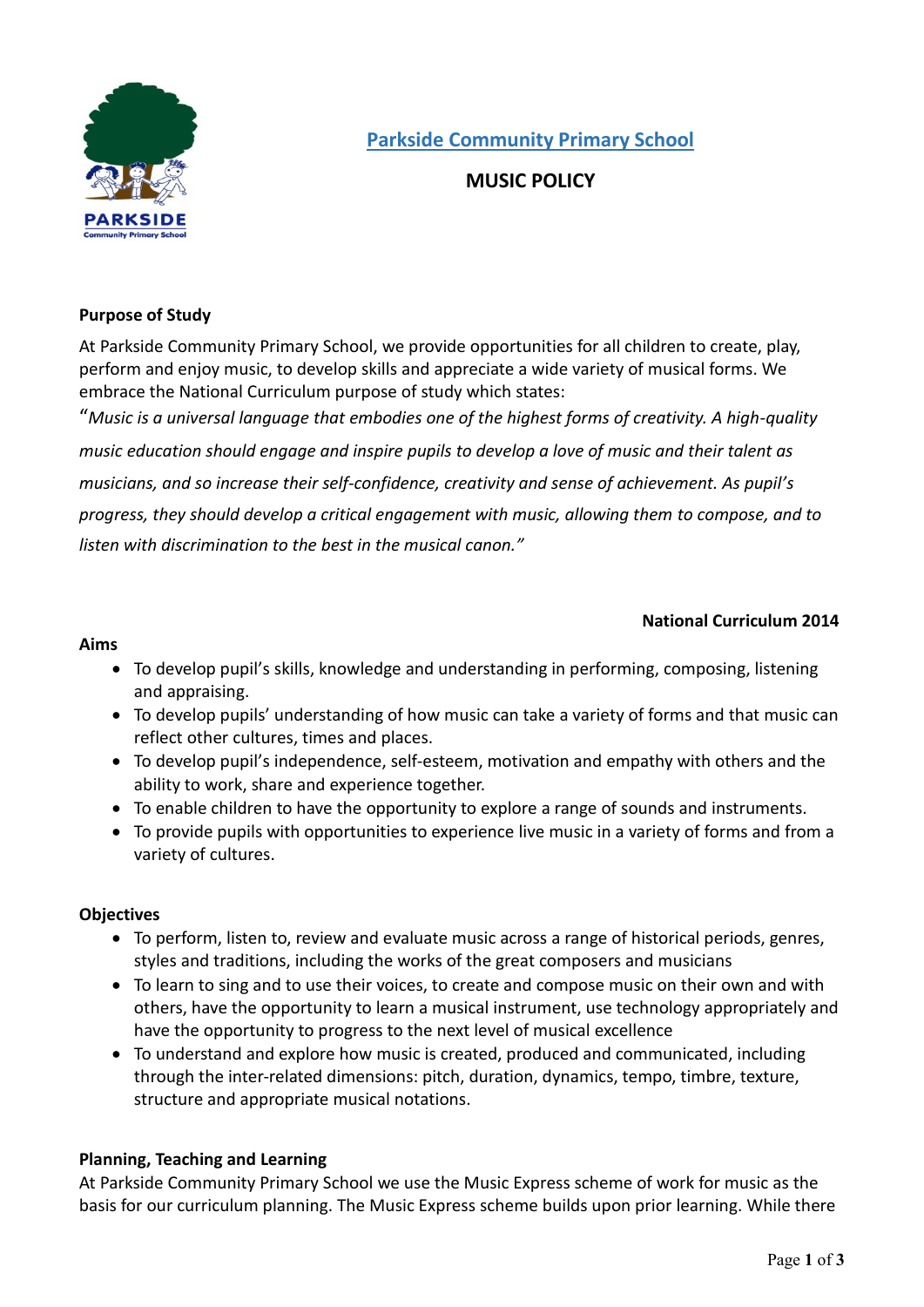are opportunities for children of all abilities to develop their skills and knowledge in each teaching unit, the progression planned into the scheme of work means that the children are increasingly challenged as they move through the school.

The Music Express scheme of work links quite closely to the Early Learning goals in the Early Years Foundation Stage and the objectives in the 2014 National Curriculum. However, teachers also have access to other ideas and resources and are expected to adapt any published materials used to meet the needs of their pupils. We also encourage cross-curricular links, ensuring music is taught as a holistic part of the curriculum where possible.

Children are given the opportunity to discover, explore and develop technical skills through practical music lessons. Forty-five minute music lessons are timetabled for each class on a weekly basis. This involves both whole class and small group activities whereby emphasis is placed upon making music an enjoyable learning experience through practical involvement by all pupils.

Children are taught to make music together, to understand musical notation, and to compose pieces. They are also taught to sing and play in time controlling the sound and pace. They are taught different ways to represent sounds graphically and symbolically.

Children are also given the opportunity to develop their understanding of the styles, genres, history and traditions of music through a creative thematic approach. Pupils' understanding of music will be developed through activities which bring together the requirements of performing, composing, listening and appraising.

One of the main methods employed to help children to access and engage with music in school is singing. Our teaching focuses on developing the children's ability to sing expressively, in tune and with other people. This is achieved through weekly singing assemblies and a choir for pupils.

Through singing songs, children learn about the structure and organisation of music. We teach them to listen to and appreciate different forms of music from various backgrounds and cultures. Assembly songs are also linked to various annual celebrations and festivals such as Harvest, Christmas, Spring and Easter.

To aid the teaching and learning of music at Parkside Community Primary School the following musical resources are available:

- Interactive whiteboards and computers.
- Keyboards
- Music toolkit software
- Tuned and un-tuned percussion instruments
- A range of musical resources on CD which includes classical, popular and cultural music
- Various music books including 'Sing Up' resources